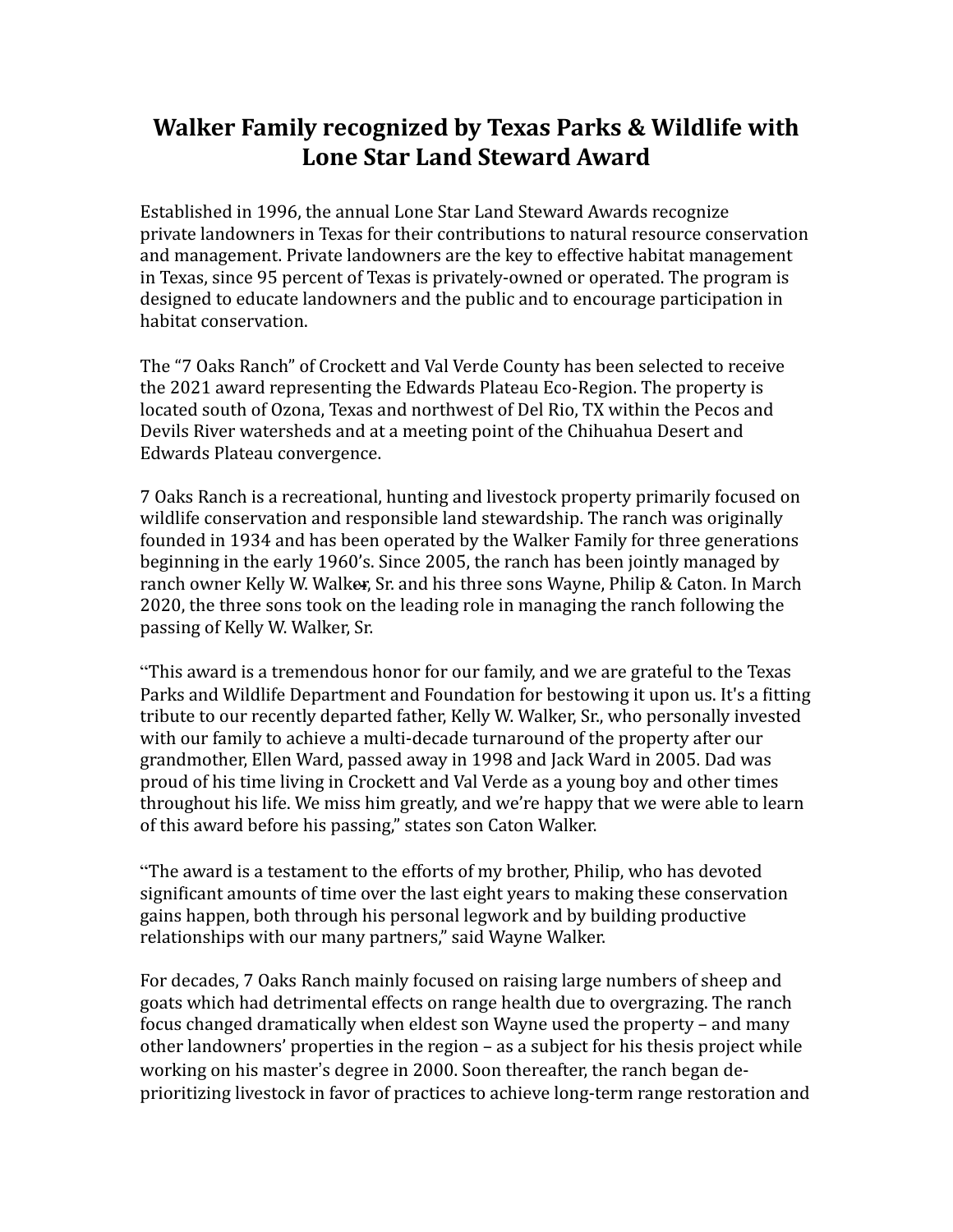wildlife management goals. Prescribed fire was introduced in 2009 with assistance from Dr. Charles Taylor of the Sonora A&M Research Station and also with support of The Academy of Ranch Management.

7 Oaks Ranch focuses on a holistic approach to habitat management. A team of biologists and other partners were consulted to get the ranch pointed in the right direction, starting with a Wildlife Management Plan and an updated grazing plan. In addition, the Ag Appraisal was transferred to a Wildlife Valuation as the focus of 7 Oaks transitioned to wildlife and land stewardship. Wildlife Systems of San Angelo was hired to restructure the hunting model and assist the ranch in getting approved for the Texas Parks & Wildlife's Managed Lands Deer Permit Program in 2016.

The primary management goal of 7 Oaks Ranch is to improve range conditions and increase native ecosystem biodiversity following decades of overgrazing. This goal is accomplished through managing the range resource at a landscape scale by restoring the natural balance of the main ingredients needed by the arid grassland landscape (prescribed fire, herbivory under light to moderate stocking rates with the effective rotation and rainfall). Active management to achieve this balance began in the mid-2000's and the land is responding well  $-$  diverse native grasslands and native forbs are returning and woody species canopy cover is decreasing. This, in turn, is creating or restoring degraded habitats, thereby improving ecosystem health, and increasing the quantity, quality and diversity of native wildlife on the ranch. The Walker Family has observed species such as Bobwhite Quail for the first time in recent years. Deer herd quality is improving dramatically. Turkey numbers are up. Non-game species such as the Texas Horned Lizards, Elf Owls, Screech Owls and numerous snake species have been observed in increasing numbers in just the past couple of years alone. "The overall wildlife management goal of the ranch is to maximize what we've been given to the fullest extent and to use it to help others," states Ranch Manager Philip Walker.

The holistic approach to ecosystem management mainly utilizes the "tool" of prescribed fire. Over 1800 acres were burned during 2019/2020 through a collaborative effort with the Texas Parks & Wildlife Foundation, Quail Forever and Desert Door Distillery. "Dollar for dollar, prescribed fire is the best way to control invasive brush, renew the grasslands and restore the soil," says Philip Walker. Texas Parks and Wildlife Department, Natural Resources Conservation Service (NRCS), US Fish and Wildlife Service, The Nature Conservancy and Crockett & Val Verde County Volunteer Fire Departments have also been critical partners who have supported the ranch's turn-around in the areas of prescribed fire, mechanical brush removal and infrastructure replacement and repair. The entire ranch has benefitted from being treated with prescribed fire since 2009.

Other ecological practices on the ranch include native seed planting, pollinator habitat creation, bird/bat/owl boxes, mechanical removal of invasive cedar, cowbird management, increase in surface water habitat and feral hog management. The